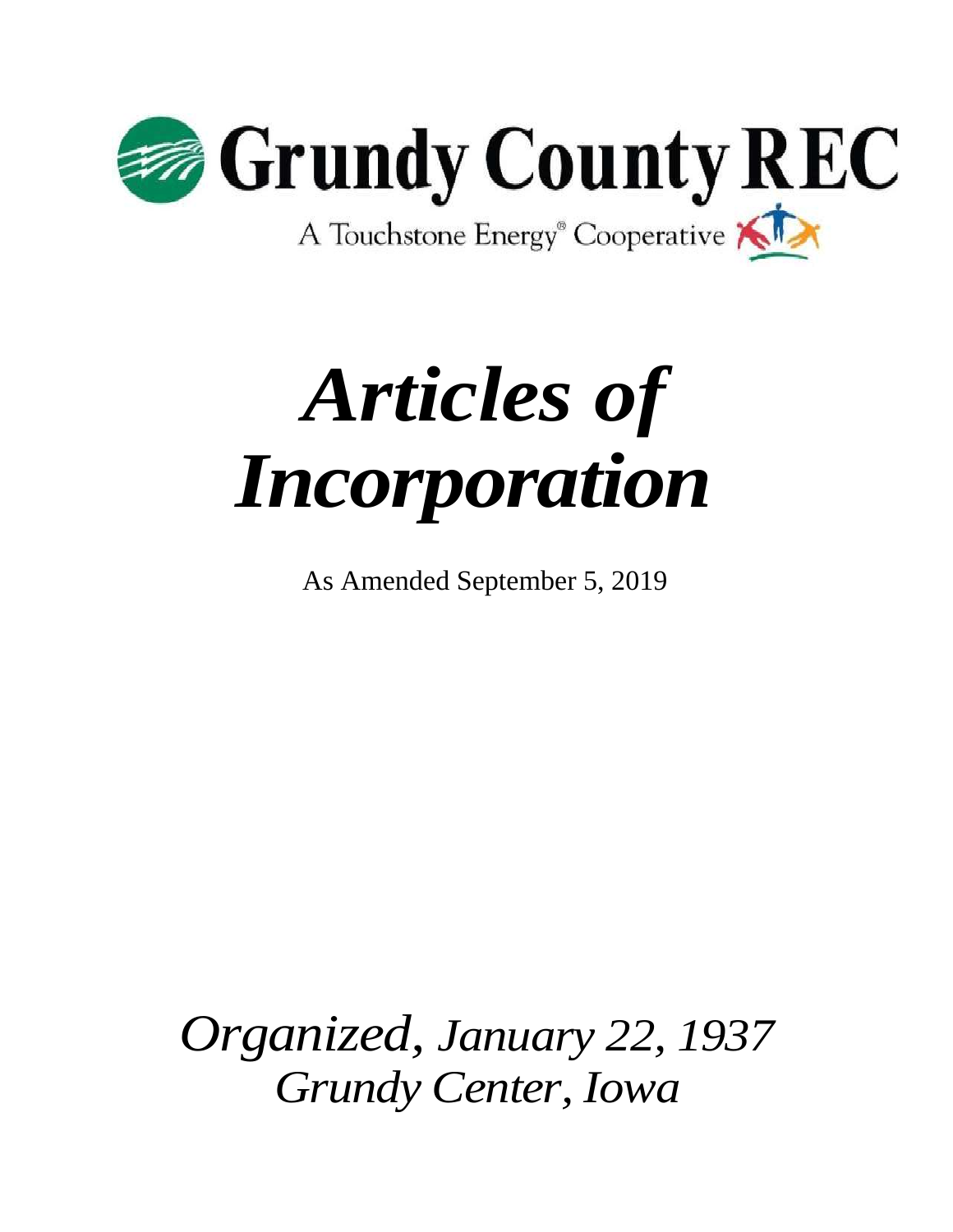We, whose names are hereunto subscribed, hereby associate ourselves into an incorporated cooperative association under the provisions of Chapter 499 of the Code of Iowa (1987), assuming all of the powers, rights and obligations imposed upon, incorporated cooperative associations by said chapter, and for such purpose do adopt the following Articles of Incorporation.

# **ARTICLE I**

The name of the Association shall be Grundy County Rural Electric Cooperative.

# **ARTICLE II**

The principal office of the Association shall be located at Grundy Center, in the County of Grundy, State of Iowa.

# **ARTICLE III**

The Association is organized under the provisions of Chapter 499 of the Code of

# Iowa. **ARTICLE IV**

The purposes for which the Association is formed are:

- 1. To generate, manufacture, purchase, acquire, and accumulate electric energy for its members and to transmit, distribute, furnish, sell and dispose of such electric energy to its members; and to construct, erect, purchase, lease as lessee, and in any manner acquire, own, hold, maintain, operate, sell, dispose of, lease as lessor, exchange and mortgage plants, buildings, works, machinery, supplies, apparatus, equipment, transmission and distribution lines or systems necessary, convenient or useful for carrying out and accomplishing any of the foregoing purposes;
- 2. To construct, erect, purchase, lease as lessee and in any manner, acquire, own, hold, maintain, operate, sell, dispose of, lease as lessor, exchange and mortgage plants, buildings, works, machinery, supplies, apparatus, and equipment for communication, telecommunications, engineering, computer, master billings, centralized printing, land and industrial development, group purchasing, inventory control, telephone, water supply, waste management, television and/or transmission and distribution lines or systems necessary, convenient or useful for carrying out and accomplishing any of the foregoing purposes.
- 3. To purchase, receive, lease as lessee, or in any other manner acquire, own, hold, maintain, use, sell, convey, lease as lessor, exchange, mortgage, pledge or otherwise dispose of any and all real and personal property or any interest therein necessary, useful or appropriate to enable the Association to accomplish any and all of its purposes;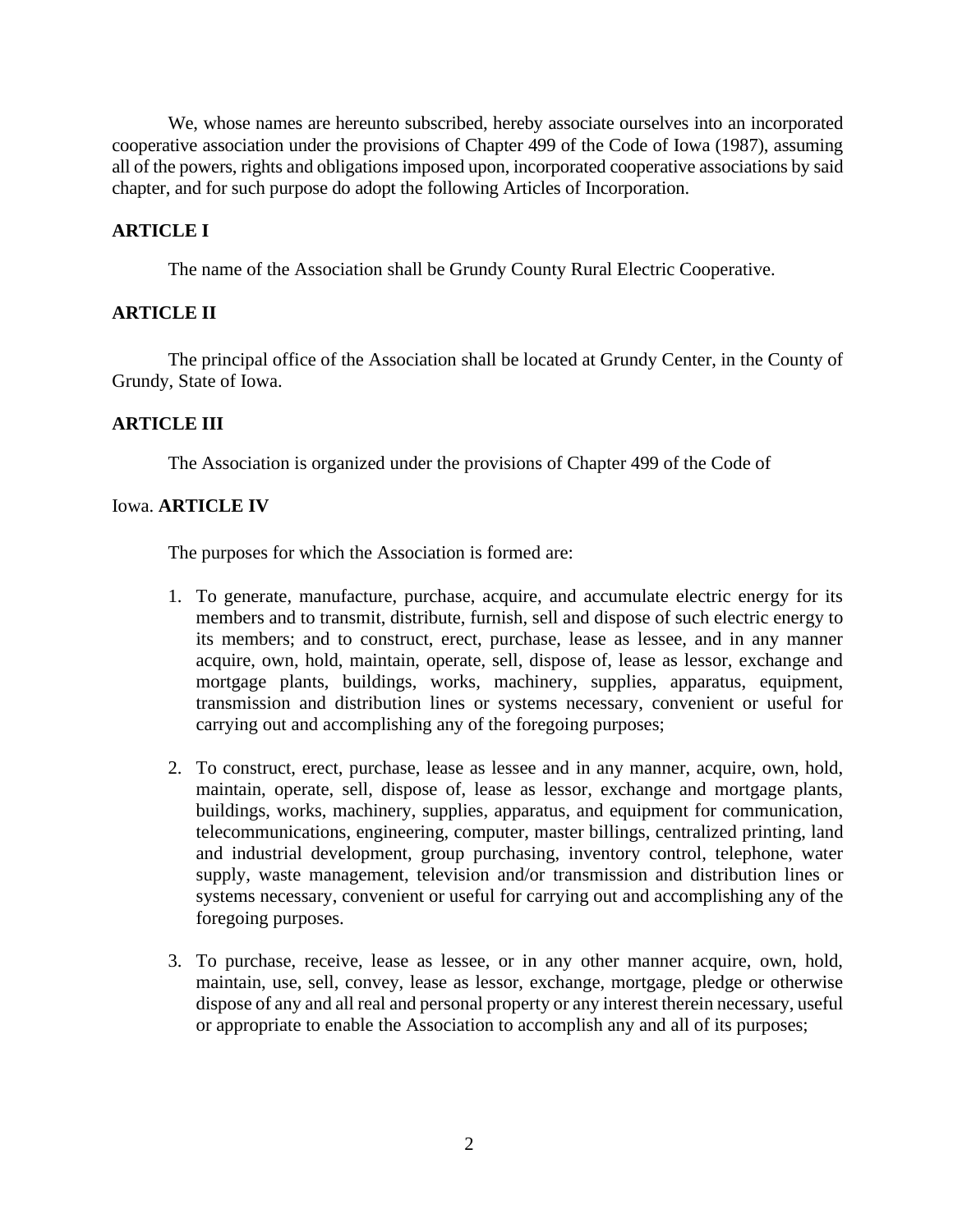- 4. To acquire, own, hold, use, exercise and, to the extent permitted by law, to sell, mortgage, pledge, hypothecate and in any manner, dispose of franchises, rights, privileges, licenses, rights of way and easements necessary, useful or appropriate to accomplish any or all of the purposes of the Association;
- 5. To assist its members to wire their premises and install therein electrical and plumbing appliances, fixtures, machinery, supplies, apparatus, and equipment of any and all kinds and character and, in connection therewith and for such purposes, to purchase, acquire, lease, sell, distribute, install and repair electrical and plumbing appliances, fixtures, machinery, supplies, apparatus and equipment of any and all kinds and character to receive, acquire, endorse, pledge, guarantee, hypothecate, transfer or otherwise dispose of notes and other evidences of indebtedness and all security therefore;
- 6. To borrow money, to make and issue bonds, notes and other evidences of indebtedness, secured or unsecured, for moneys borrowed or in payment for property acquired, or for any of the other objects or purposes of the Association; to secure the payment of such bonds, notes or other evidences of indebtedness by mortgage or mortgages, or deed or deeds of trust upon, or by the pledge of or other lien upon, any or all of the property, rights, franchises, privileges or permits of the Association, wheresoever situated, acquired or to be acquired;
- 7. To make advances and to extend credit to or for the account of the members of the Association and take any form of obligation or security therefore, to acquire, hold, transfer or pledge any note or other obligation, and to make any contract, endorsement or guaranty deemed desirable incident to the transfer or pledge of any such obligation, note or security;
- 8. To become a member of any federated cooperative association whose membership is restricted to incorporated cooperative associations and as the Board of Directors of the Association in its discretion may determine;
- 9. To do and perform, either for itself or its members, any and all acts and things, and to have and exercise any and all powers, as may be necessary or convenient to accomplish any or all of the foregoing purposes, or as may be permitted by the provisions of the laws under which the Association is formed; and to exercise any of its powers anywhere.

#### **ARTICLE V**

The duration of the Association shall be perpetual.

# **ARTICLE VI**

The name, occupation and post office address of each of the incorporators of the Association are: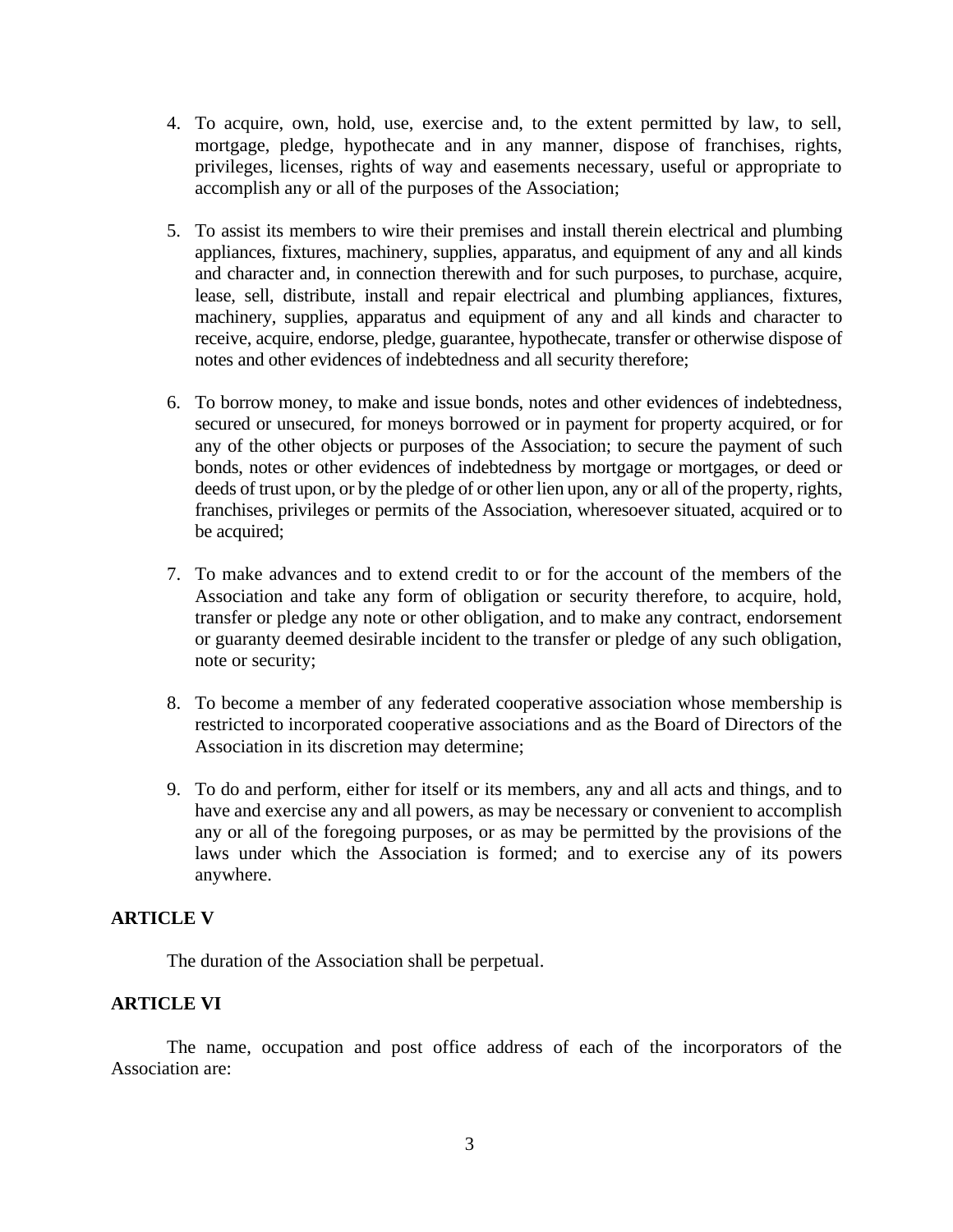Alfred Dirks Reinbeck, Iowa Farmer Herman Reinicke Parkersburg, Iowa Farmer Albert Kitzman Conrad, Iowa Farmer L. L. Hoffman Aplington, Iowa Farmer Joe Boyenga Ackley, Iowa Farmer R. W. Kiewiet **Facture Holland**, Iowa **Farmer** Farmer Lubert H. Meyer Wellsburg, Iowa Farmer Robert Furland Conrad, Iowa Farmer

Clifford S. Green Conrad, Iowa Farmer

NAME POST OFFICE OCCUPATION

## **ARTICLE VII**

SECTION 1. Any individual, in addition to the undersigned incorporators, acting for himself or as an accredited representative of an association, corporation, partnership or organization, and who customarily uses the services rendered by the Association, may become a member in the Association by (a) agreeing to purchase from the Association electric energy, and (b) agreeing to comply with and to be bound by these Articles of Incorporation, the By-Laws of the Association and such rules and regulations as may from time to time be adopted by the Board of Directors of the Association; provided, however, that no individual accepted for membership by the undersigned incorporators or the members at any meeting thereof, shall become a member in the Association unless and until he has been accepted for membership by the affirmative vote of not less than twothirds of the members of the Board of Directors. Any other association formed under Chapter 499 of the Code of Iowa and engaged in any activity directly or indirectly related to any activity in which the Association is engaged, is also eligible to membership subject to the provisions of this section. Provided further that spouses may jointly become a member and their application for one joint membership may be accepted in accordance with the provisions of these Articles, provided the spouses comply jointly with the provisions of these Articles regarding the rules of membership. SECTION 2. The Cooperative shall have no capital stock but membership in the Cooperative shall be evidenced by a certificate of membership. Membership in the Cooperative shall not be transferable.

SECTION 3. Each member of the Cooperative shall purchase from the Cooperative monthly not less than the minimum amount of electric energy which shall from time to time be determined by resolution of the Board of Directors of the Cooperative and shall pay therefore and for all additional electric energy used by him the price which shall from time to time be fixed therefore by resolution of the Board of Directors. Each member shall also pay all obligations which may from time to time become due and payable by such member to this Cooperative as and when the same shall become due and payable. Each member shall comply with such rules and regulations as may from time to time be adopted by the Board of Directors.

SECTION 4. No member of the Cooperative shall own more than one membership and each member shall be entitled to one vote and no more at all meetings of the members of the Cooperative. The vote of each member of the Cooperative shall be cast in person, or by mail or through other electronic means if approved by the Board of Directors, and not by proxy.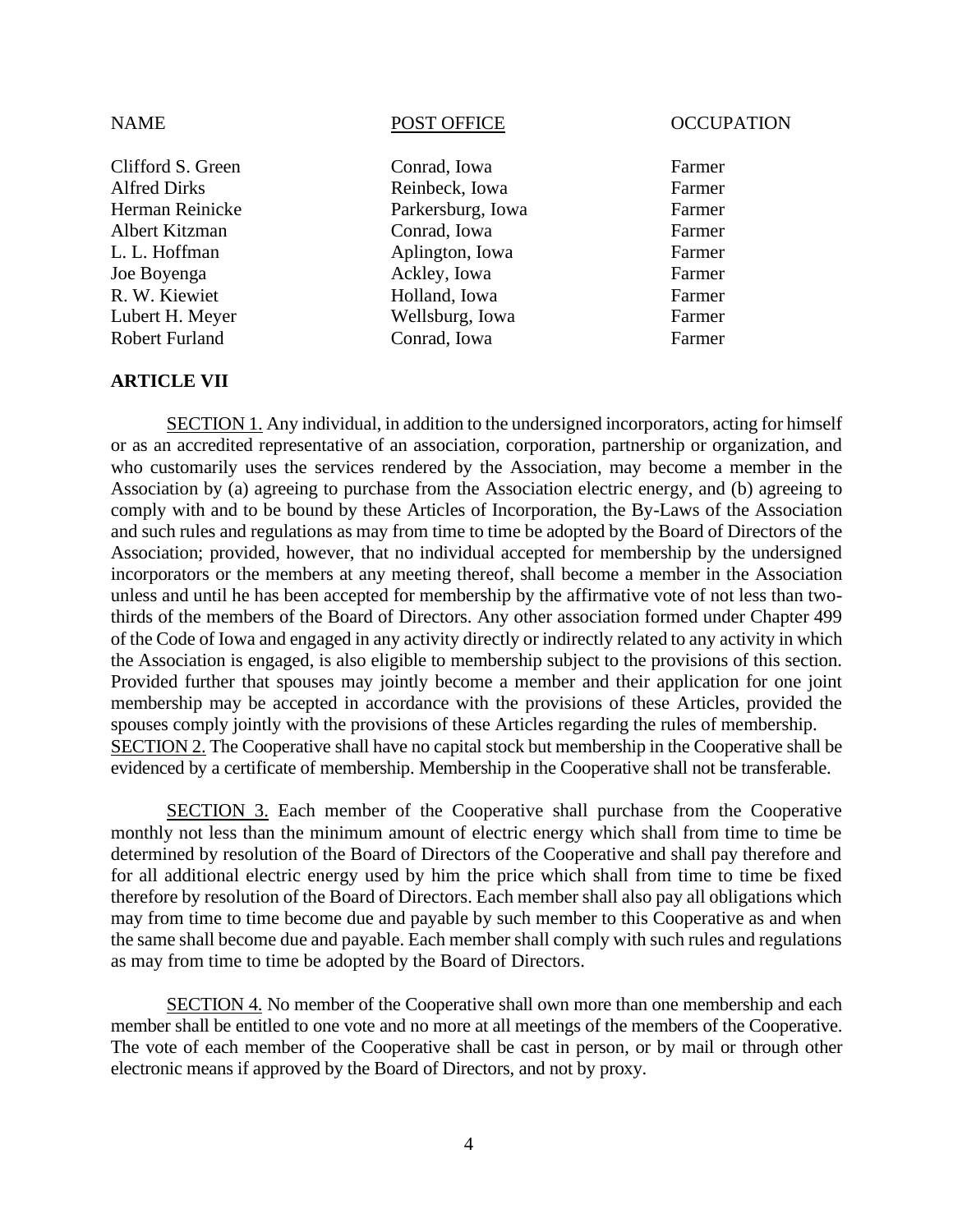SECTION 5. The Board of Directors of the Association may by the affirmative vote of not less than two-thirds of the members of the Board of Directors, expel any member of the Association, including the under-signed incorporators, who shall have willfully violated or refused to comply with any of the provisions of these Articles of Incorporation or the By-Laws of the Association or any rules or regulations promulgated by the Board of Directors, or who shall have ceased to be eligible to membership in the Association, or who shall have failed to pay any debt or obligation to the Association when the same shall have become due and payable.

SECTION 6. If a member dies or becomes ineligible, or is expelled, his membership shall forthwith be canceled. In case of the expulsion of a member, the Association shall pay him the value of his membership as shown by the original issuing price of such membership. Such payment shall be made within sixty (60) days after such expulsion. In case of the death of a member, payment of such value shall be made to the personal representative of such deceased member within two (2) years after his death. In case of ineligibility, payment of such value shall be made to the member who has become ineligible within two (2) years after the date of his ineligibility. Interest shall not, in any case, be paid upon the value of membership determined as hereinabove provided.

SECTION 7. Any member of the Association may withdraw from membership upon payment in full of all debts and obligations to the Association and upon compliance with and performance of all contracts with the Association. Upon any such withdrawal, the member so withdrawing shall not be entitled to receive and the Association shall not pay to him the original issuing price or book value of membership.

SECTION 8. The death, expulsion or withdrawal of a member of the Association shall not impair his debts, obligations or liabilities to the Association.

SECTION 9. The private property of the members of the Association shall be exempt from execution for the debts of the Association.

#### **ARTICLE VIII**

SECTION 1. The first regular Annual Meeting of the members of the Association shall be held on the 29<sup>th</sup> day of January, 1937. Thereafter, the regular Annual Meetings of the members shall be held on such date as shall be fixed by the By-Laws. The Annual or Special Meetings of the members of this Association shall be held within the Counties of Black Hawk, Butler, Grundy, Hardin, Tama or Marshall, in the State of Iowa, at such places as shall from time to time be fixed by the Board of Directors of this Association.

SECTION 2. The Directors may call Special Meetings of members and shall do so upon written demand of at least twenty per centum (20%) of the members.

## **ARTICLE IX**

SECTION 1. The business and affairs of the Association shall be managed by a Board of seven (7) directors who must be members of the Association.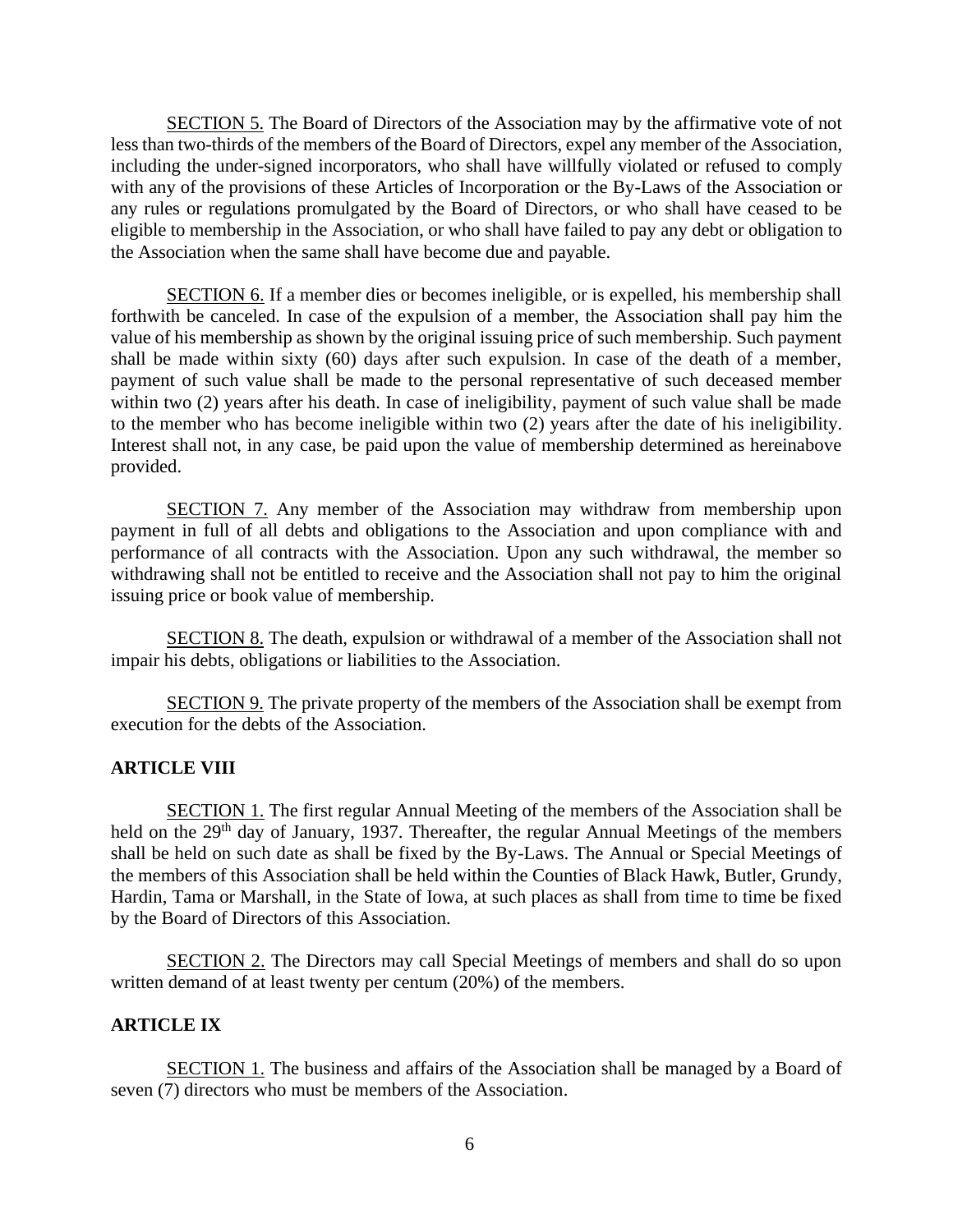SECTION 2. (a)The territory served or to be served by the Cooperative shall be divided into seven (7) districts, each of which shall contain as nearly as possible the same number of members and shall be composed of one or more contiguous townships. Each district shall be represented by one (1) Board Member. The districts shall be as follows:

# **District No. 1**

- Albion Township of Butler County
- Fairfield Township and Beaver Township of Grundy County
- In Pleasant Valley Township of Grundy County Sections: 1, 2, 3, 10, 11, 12, 13, 14, 15, 22, 23, 24, 25, 26, 27, 34, 35, 36.
- And in Colfax Township of Grundy County Sections: 1, 2, 3, 4, 9, 10, 11, 12, 13, 14, 15, 16.
- And in Lincoln Township of Grundy County Sections: 1, 2, 3, 4, 5, 6, 7, 8, 9, 10, 11, 12, 13, 14, 15, 16, 17, 18.
- And in Grant Township of Grundy County Sections: 7, 18.

# **District No. 2**

- Monroe and Washington Townships of Butler County
- Etna and Clay Townships of Hardin County
- German and Shiloh Townships of Grundy County
- In Pleasant Valley of Grundy County Sections:  $4, 5, 6, 7, 8, 9, 16, 17, 18, 19, 20, 21, 28,$ 29, 30, 31, 32, 33.

And in Colfax Township of Grundy County - Sections: 5, 6, 7, 8, 17, 18.

# **District No. 3**

- Washington and Palermo Townships of Grundy County
- In Colfax Township of Grundy County Sections: 19, 20, 21, 22, 23, 24, 25, 26, 27, 28, 29, 30, 31, 32, 33, 34, 35, 36.
- In Grant Township of Grundy County Sections: 19, 20, 21, 28, 29, 30, 31, 32, 33.
- In Lincoln Township of Grundy County Sections: 19, 20, 21, 22, 23, 24, 25, 26, 27, 28, 29, 30, 31, 32, 33, 34, 35, 36.
- And in Black Hawk Township of Grundy County Sections: 5, 6, 7, 8, 17, 18, 19, 20, 29, 30, 31, 32.

# **District No. 4**

- Black Hawk, Orange, Lincoln, and Eagle Townships of Black Hawk County
- Geneseo, Buckingham and Grant Townships of Tama County
- In Grant Township of Grundy County Sections: 13, 14, 15, 22, 23, 24, 25, 26, 27, 34, 35, 36.
- And in Black Hawk Township of Grundy County Sections: 1, 2, 3, 4, 9, 10, 11, 12, 13, 14, 15, 16, 21, 22, 23, 24, 25, 26, 27, 28, 33, 34, 35, 36.

# **District No. 5**

- Oneida, Carroll, Toledo, Otter Creek, York, Perry Townships of Tama County
- And in Howard Township of Tama County Sections: 1, 2, 3, 4, 9, 10, 11, 12, 13, 14, 15, 16, 19, 20, 21, 22, 23, 24, 25, 26, 27, 28, 29, 30, 31, 32, 33, 34, 35, 36.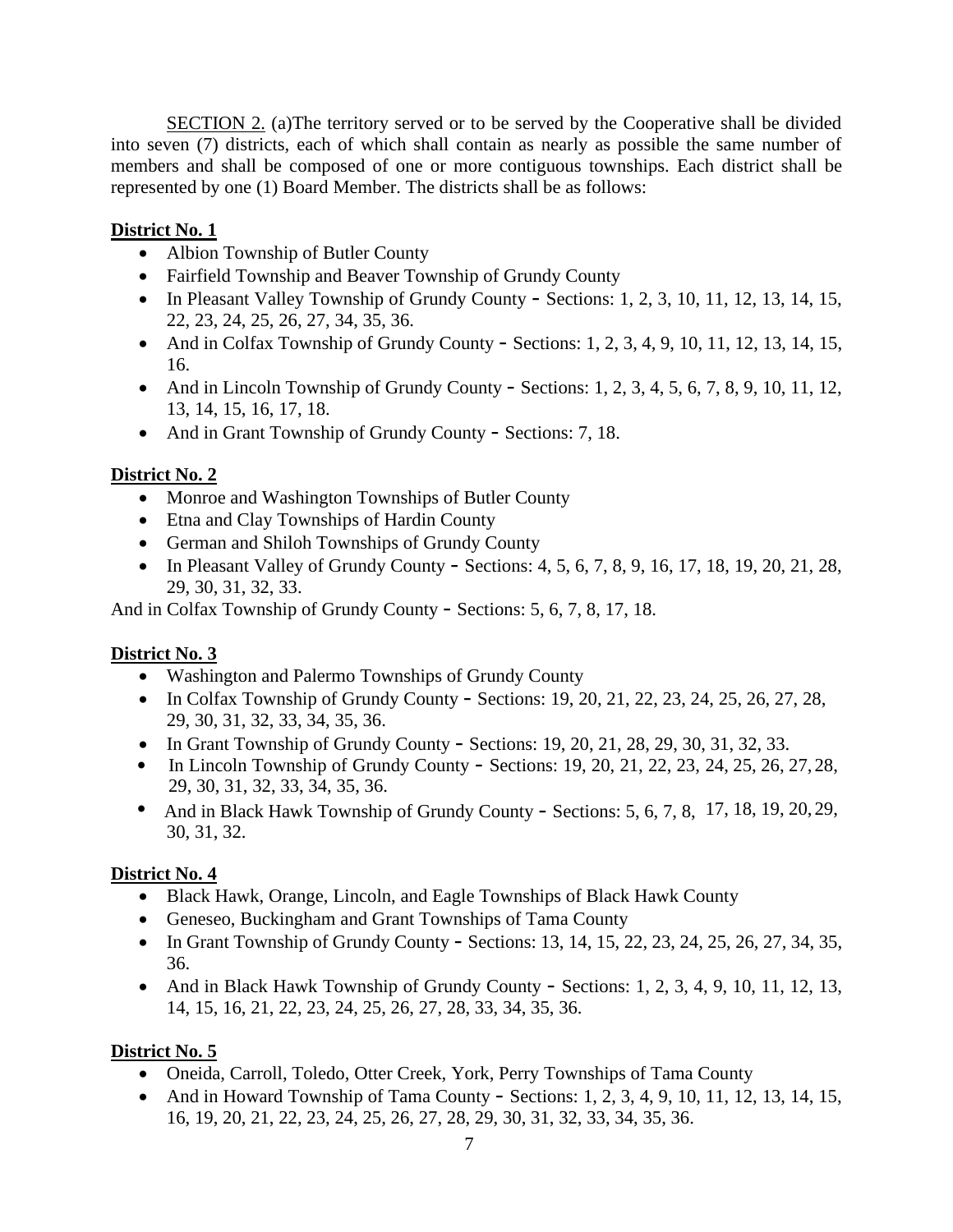# **District No. 6**

- Eldora and Union Townships of Hardin County
- Melrose, Felix and Clay Townships of Grundy County
- Lincoln Township of Tama County

# **District No. 7**

- Vienna, Liscomb, Bangor, Taylor and Marion Townships of Marshall County.
- Spring Creek, Carlton and Crystal Townships in Tama County.
- And in Howard Township of Tama County Sections: 5, 6, 7, 8, 17, 18.

(b) Not less than one hundred twenty (120) days before the Annual Meeting of the members at which meeting, Board Members are to be elected, the Board should review the composition of the seven districts and, if it would find inequalities in representation, which could be corrected by a redelineation in the districts, the Board should reconstitute the districts so that each shall contain as nearly as possible, the same number of members.

(c) The Nominating Committee shall be appointed not less than sixty (60) days or more than one hundred eighty (180) days prior to the Annual Meeting. Such Nominating Committee shall be composed of those Directors of the Cooperative whose terms expire one (1) year after the Annual Meeting for which nomination of candidates for Directors are being made and other members of the Cooperative who shall be appointed by the President of the Board of Directors. The members appointed by the President of the Board of Directors shall be members of the districts for which Directors shall be elected at the current Annual Meeting. Each nominee for Director shall be a voting member who resides in the district for which a Director is being elected at the current Annual Meeting and shall meet the qualifications for becoming or remaining a Director.

The Nominating Committee shall prepare a list of nominees identifying each candidate by name, address, and the Director district in which they reside. The Nominating Committee shall make a good faith effort to nominate two (2) candidates for each Director position to be filled. In the event the Committee is unable to identify two (2) candidates for each position who consent to be nominated, the Committee may nominate only one (1) candidate for the position. The written list of nominations of the Nominating Committee shall be posted at the office of the Association not less than thirty (30) days prior to mailing the notice of the Annual Meeting of members. For ten (10) days after posting of the list of nominations by the committee, additional nominations of members residing in the district of the vacancy may be made by written petition on forms provided on request of any member and signed by not less than fifteen (15) members of the Association. Any member nominated shall give prior consent to such nomination whether by committee or petition.

The notice of the Annual Meeting of members shall list the names of all nominees for the office of Director.

(d) At each regular Annual Meeting, a number of Directors equal to the number of Directors whose terms expire at the time of such Meeting shall be elected to hold office for the term of three (3) years, and until their respective successors shall have been elected and qualified.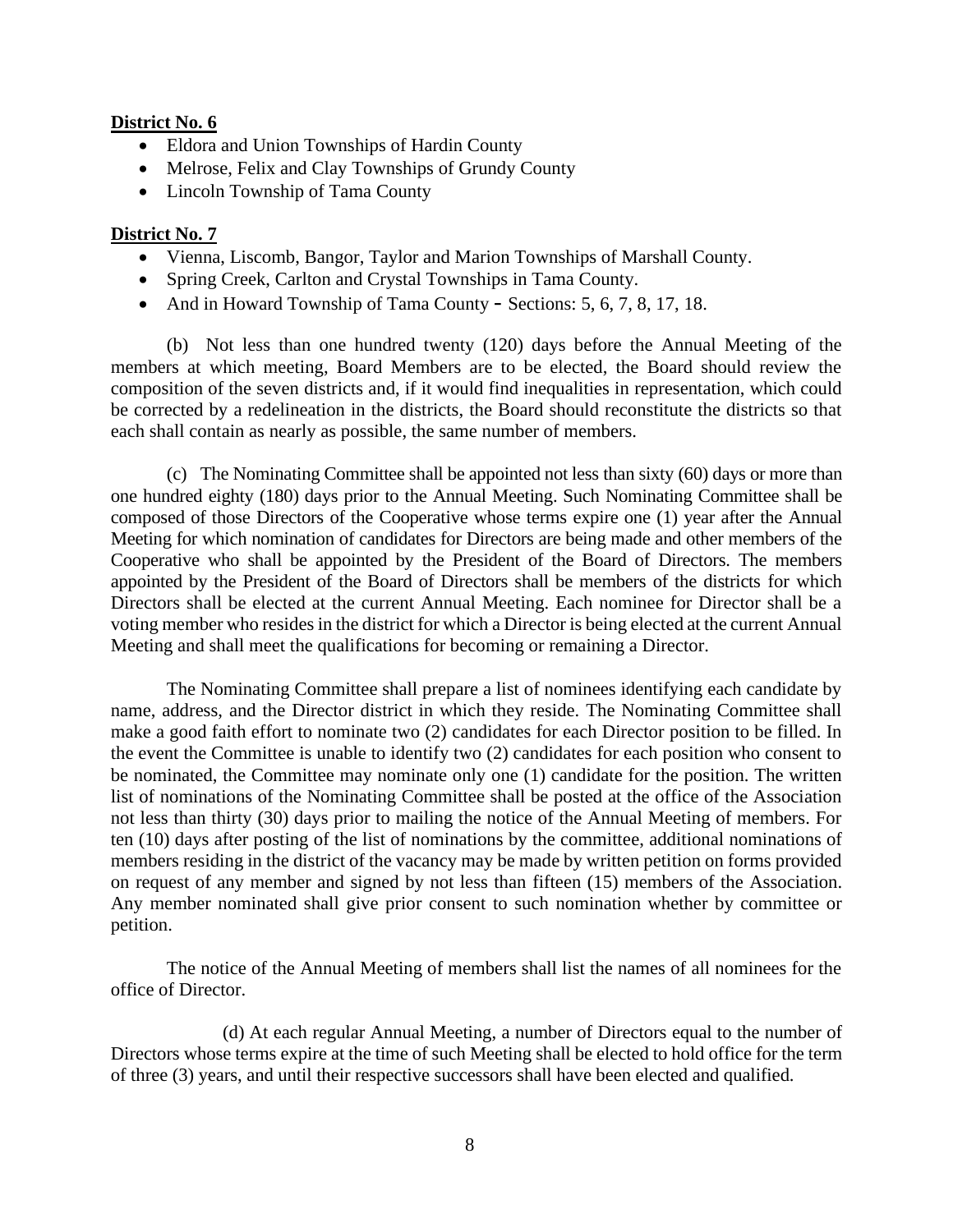(e) The election of Directors shall be by ballot.

(f) Each voting member of the Cooperative present at the Annual Meeting shall be entitled to vote for one (1) candidate in each district from which Directors are to be elected at the Annual Meeting. The candidate receiving the highest number of votes in each District at the Annual Meeting shall be considered elected as a Board Member for that district.

SECTION 3. Subject to the provisions of Section 4 of the Article IX, any vacancy in the Board of Directors shall be filled by a majority vote of the remaining directors, and the Director thus elected shall serve until the next regular Annual Meeting of the members, at which time a Director shall be elected for the balance of the term of the Director whose office shall have become vacant and until his successor shall have been elected and qualified.

SECTION 4. At any meeting of members called for that purpose, any officer or Director may be removed by vote of a majority of all voting members of the Association. Any vacancy in the Board of Directors pursuant to Section 4 may be filled at the same meeting at which such vacancy is created and the Director so elected shall hold office until the next succeeding regular Annual Meeting of the members of the Association and until his successor shall have been elected and qualified. In case of the failure to fill such vacancy at such meeting, the Board of Directors may fill the vacancy at any subsequent meeting of the Board in the manner and for the term specified in Section 3 of this Article IX.

SECTION 5. No Member shall be eligible to become or remain a Director or to hold any position of trust in the Cooperative who:

- (1) is not a member of the Cooperative, residing in the district from which the director is elected;
- (2) within ten (10) years preceding a director candidate's nomination was or during service on the Board of Directors is finally adjudged to be guilty of a felony;
- (3) within ten (10) years preceding a director candidate's nomination was an employee of the Cooperative or the spouse of an employee of the Cooperative;
- (4) is or becomes, or at any time during the ten (10) years preceding a director candidate's nomination shall have been, employed by a labor union which represents, or has represented, or has endeavored to represent any employees of the Cooperative;
- (5) is a grandparent, parent, co-habitant, child, or grandchild of an employee of the Cooperative;
- (6) is a person that is a grandparent, parent, co-habitant, child, or grandchild of an incumbent director whose district seat is not up for re-election at that time;
- (7) is in any way employed by or substantially financially interested in an enterprise competing with the Cooperative or any Cooperative-affiliated business;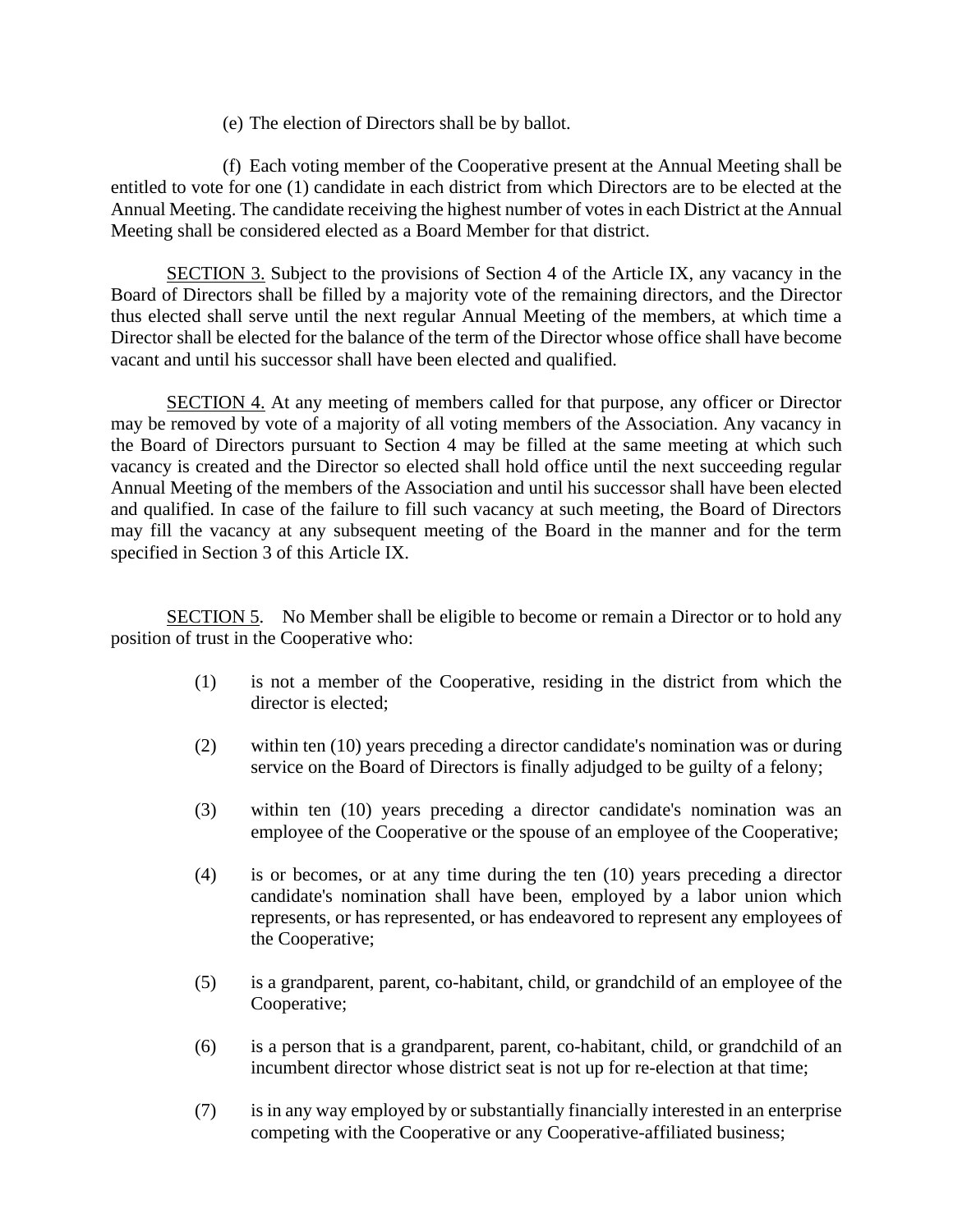- (8) is or becomes the full-time employee or agent of, or who is or becomes the fulltime employer or principal of, another director;
- (9) is engaged in conduct that is a violation of law or violation of a Cooperative policy or policies, or whenever a director has materially failed to satisfy his/her duties as a director, including the duty to regularly attend meetings of the Board of Directors; or
- (10) is employed by, materially affiliated with, or has a financial interest in, any individual or entity possessing a conflict of interest with the Cooperative or a Cooperative subsidiary.

For purposes of this Section, financially interested shall not include beneficial ownership of less than 5% of the bonds or the combined voting power of all issued and outstanding voting securities of a publicly held corporation whose stock is traded on a major stock exchange or quoted on NASDAQ.

In regard to the restrictive provisions of this Section that are based upon close relative relationships, no incumbent director shall lose eligibility to remain a director or to be reelected a director if, during a director's incumbency, a director becomes a first kindred relative of another incumbent director or of a Cooperative employee because of a marriage or an adoption to which the director was not a party.

# **ARTICLE X**

SECTION 1. No dividends shall be paid upon the issuing price of membership in the Association. Subject to the obligations of the Association with respect to moneys borrowed and to the provisions of any mortgage or other security given to secure such obligations, the Directors shall annually dispose of the earnings of the Association in excess of its operating expenses as follows:

(a) To provide a reasonable reserve for depreciation, obsolescence, bad debts, or contingent losses or expenses;

(b) At least ten per cent (10%) of the remaining earnings must be added to surplus until surplus equals either thirty per cent (30%) of the total of all capital paid in for stock or memberships, plus all unpaid patronage dividends, plus certificates of indebtedness payable upon liquidation, earnings from non-member business, and earnings arising from the earnings of other cooperative organizations of which the association is a member, or \$1,000, whichever is greater. No addition shall be made to surplus when it exceeds either fifty per cent (50%) of the total or \$1,000, whichever is greater and;

(c) Not less than one per cent (1%) nor more than five per cent (5%) of such earnings in excess of reserves may be placed in an educational fund, to be used as the Directors deem suitable for teaching or promoting cooperation;

(d) All remaining net earnings shall be allocated to a revolving fund and shall be credited to the account of each member ratably in proportion to the business he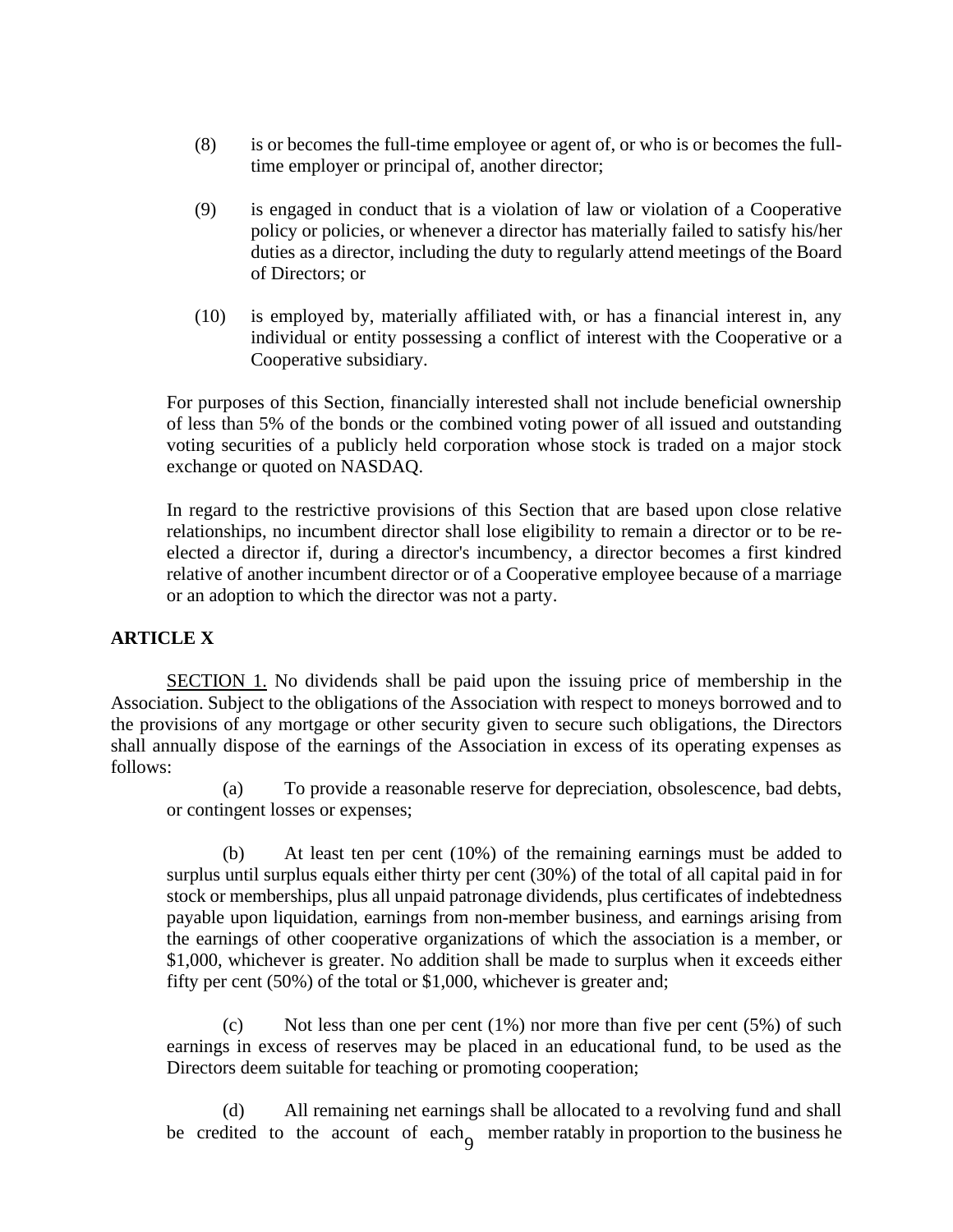has done with the Association during such year. Such credits are herein referred to as "deferred patronage dividends".

(e) The directors shall determine the percentage or the amount of said allocations that currently shall be paid in cash. All said remaining allocations not so paid in cash shall be transferred to a revolving fund and credited to said members and subscribers.

SECTION 2. The members may, at any meeting, control the amount to be allocated to surplus or educational fund within the limits specified in Section 1 of this Article X.

SECTION 3. The Directors may use the revolving fund to pay the obligations or add to the capital of the Cooperative. In such event the deferred patronage dividends credited to members shall constitute a charge upon the revolving fund and future additions thereto and on the corporate assets subordinate to creditors then or thereafter existing. Deferred patronage dividends for any one year shall have priority over those for any subsequent year, except that the directors may, at their discretion, pay deferred patronage dividends of deceased natural persons who were members or patrons, and all other deferred patronage dividends, without reference to the order of priority herein prescribed, except as in Article XII of these Articles provided. The payment of dividends owing to deceased natural persons who were members or patrons shall be made upon such terms and conditions as the Board of Directors, acting under policies of General Application, and the legal representatives of such member's estate shall agree upon; provided, however, that the financial condition of the Cooperative will not be impaired thereby.

SECTION 4. The Association may issue certificates for deferred patronage dividends, which certificates may be transferable or non-transferable as the Board of Directors may, from time to time, determine.

SECTION 5. Credits or certificates referred to in Sections 3 and 4 of this Article X, shall not mature until the dissolution or liquidation of the Association but shall be callable by the Association at any time in the order of priority specified in Section 3 of Article X.

#### **ARTICLE XI**

Sale or Other Disposition of Assets Other Than in Regular Course of Business.

SECTION 1. A sale, lease, exchange or other disposition of all or substantially all of the property and assets of the Cooperative, with or without the good will, if not made in the usual and regular course of business, may be made upon terms and conditions and for such consideration which may consist in whole or in part of money or property, real or personal, including shares of any other cooperative association organized under the statutes of the State of Iowa, as long as such sale, lease, exchange or other disposition is authorized in the following manner:

(a) The Board of Directors of the Cooperative shall adopt a resolution recommending the sale, lease, exchange, or other disposition and directing the submission thereof to a vote at a meeting of the membership, which may be either an Annual or Special Meeting.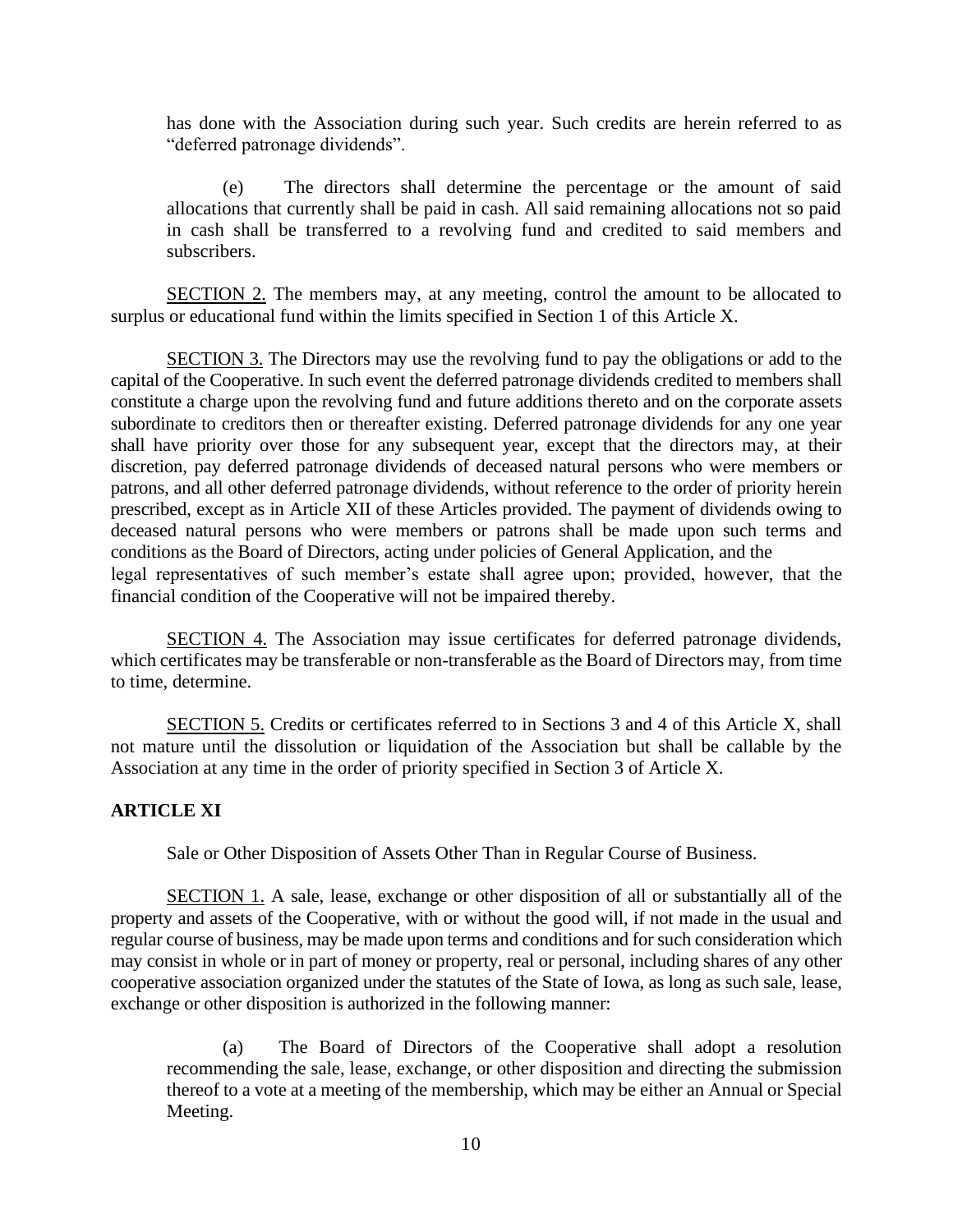(b) Written or printed notice of the proposal shall be given to each member of record entitled to vote at the meeting within the time and in the manner provided by these Articles of Incorporation for the giving of notice of meetings of members and whether the meeting be an Annual or Special Meeting, shall state that purpose, or one of the purposes of the meeting is to consider the proposed sale, lease, exchange or other disposition of substantially all of the property and assets of this Cooperative.

(c) At the meeting, the membership may authorize the sale, lease, exchange or other disposition and may fix, or may authorize the Board of Directors to fix, any and all of the terms and conditions thereof and the consideration to be received by this Cooperative. Such authorization shall be approved if two-thirds of the members vote affirmatively on a ballot on which a majority of all voting members of the Cooperative participate.

(d) After the authorization by the vote of members, the Board of Directors of the Cooperative may nevertheless in its discretion abandon the sale, lease, exchange or other disposition of assets, subject to the rights of third parties under any contracts relating thereto without further action or approval by the members.

#### **ARTICLE XII**

Upon dissolution or liquidation, the assets of the Association shall be applied, first, to pay liquidation expenses, next, to pay obligations of the Association other than patronage dividends or certificates issued therefor, and the remainder of such assets shall be distributed in the manner and order of priority provided by law.

#### **ARTICLE XIII**

The Directors, by a vote of seventy-five percent (75%) of the Directors, may adopt, alter, amend or repeal By-Laws for the Cooperative, and the same shall remain in force until altered, amended, or repealed by a vote of seventy-five (75%) percent of the members present or represented at any Annual Meeting or Special Meeting of the members.

#### **ARTICLE XIV**

The Articles of Incorporation may be amended by a vote of sixty-six and two thirds percent (66 2/3%) of the members present or represented at any Annual Meeting, or Special Meeting, provided that at least ten (10) days before said Annual Meeting or Special Meeting a copy of the proposed amendment or summary thereof be sent to all members.

# **ARTICLE XV**

Personal Liability of Directors, Officers, Employees or Members.

Except as otherwise provided by Iowa law, a director, officer, employee, or member of the Cooperative is not liable on the debts or obligations, and a director, officer, member or other volunteer is not personally liable in that  $_{11}$  capacity for a claim based upon an act or